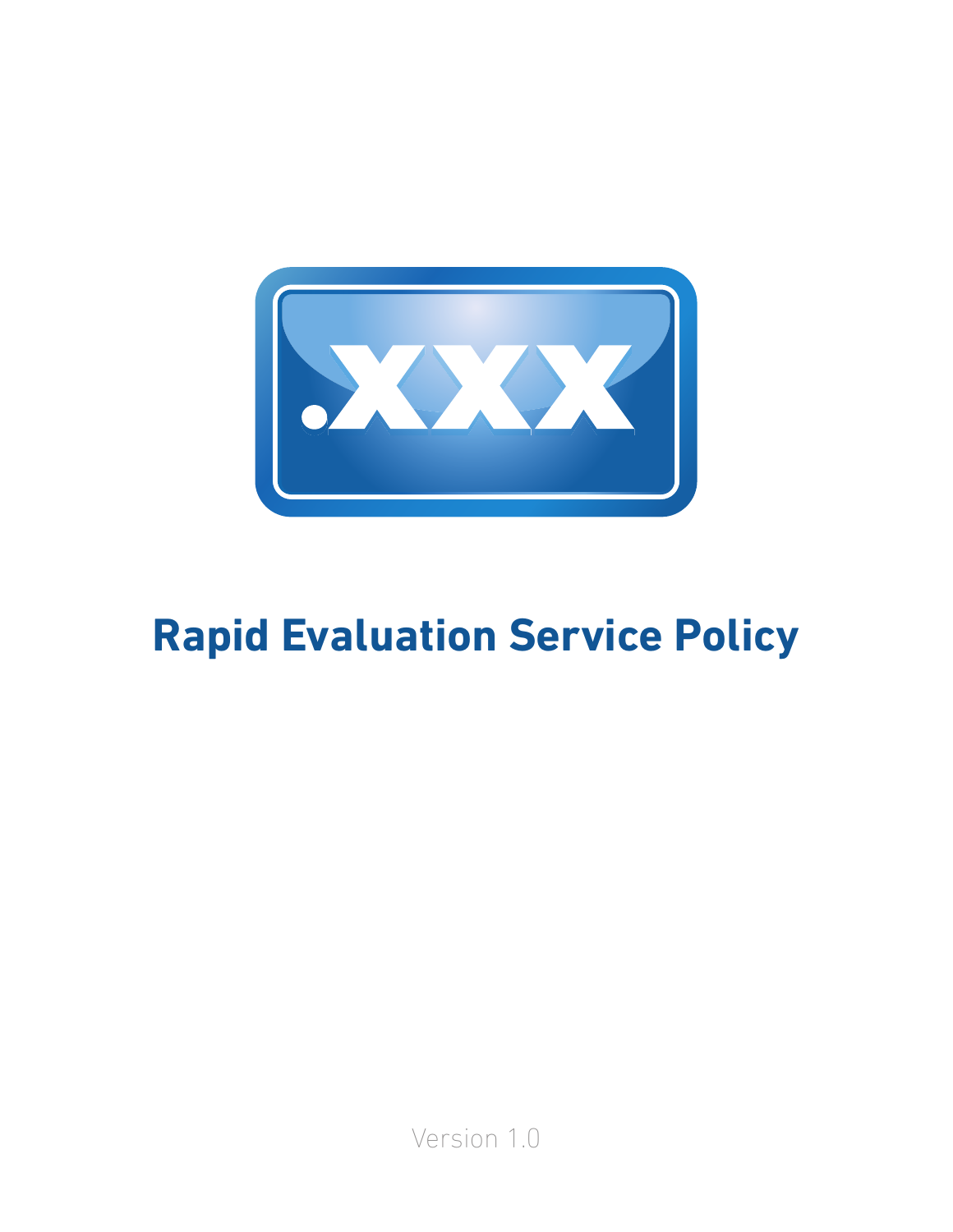# **Rapid Evaluation Service Policy**

This ICM Registry LLC (the "Registry") Rapid Evaluation Service ("RES") is incorporated by reference into the Registry-Registrant Agreement. This RES shall become effective as of September 1, 2011.

## **1. Purpose**

The RES is intended to provide a prompt remedy to address a limited class of situations in which there is objectively clear abuse of well-known, distinctive registered trademarks or service marks of significant commercial value, or of personal or professional names of individuals.

In order to provide rapid evaluation of such situations, the complaint threshold of the RES must be narrowly limited to objective considerations. Recognizing that national standards relating to protected signs and scope of rights vary, the RES is not intended to apply to all forms of protected signs or unlawful conduct.

Trademark claims under the RES are limited to assertion of a single registered textual trademark or service mark in actual commercial use in connection with identifiable goods and/or services, and to domain name registrations in the .XXX TLD which are apparently and obviously intended to abuse or interfere with the rights embodied in such trademarks or service marks. The RES is further intended to address abusive registration in the .XXX TLD of the names of individual persons. The RES is not intended to address rights in geographic terms, appellations of origin, trade names and other protected signs, except as they may be the subject of registered trademarks or service marks of national effect.

The RES is a form of extraordinary relief, the terms of which shall be narrowly construed. The RES is not preclusive of other available administrative or judicial remedies, such as ICANN's Uniform Domain Dispute Resolution Policy ("UDRP"), which encompass a broader set of applicable disputes.

# **2. Applicable Disputes**

The RES provides a proceeding applicable to the following categories of dispute:

## **a. Trademark Abuse**

A Complaint under this Section shall be required to show:

(i) the domain name in the .XXX TLD is identical or confusingly similar to a registered, textual trademark or service mark of national effect that the complainant owns and uses in the relevant jurisdiction(s) where it is registered; and

(ii) the respondent has no rights or legitimate interests in respect of the domain name in the .XXX TLD; and

(iii) the domain name in the .XXX TLD has been registered and is being used in bad faith or, if unused, is not conceivably susceptible to use in good faith.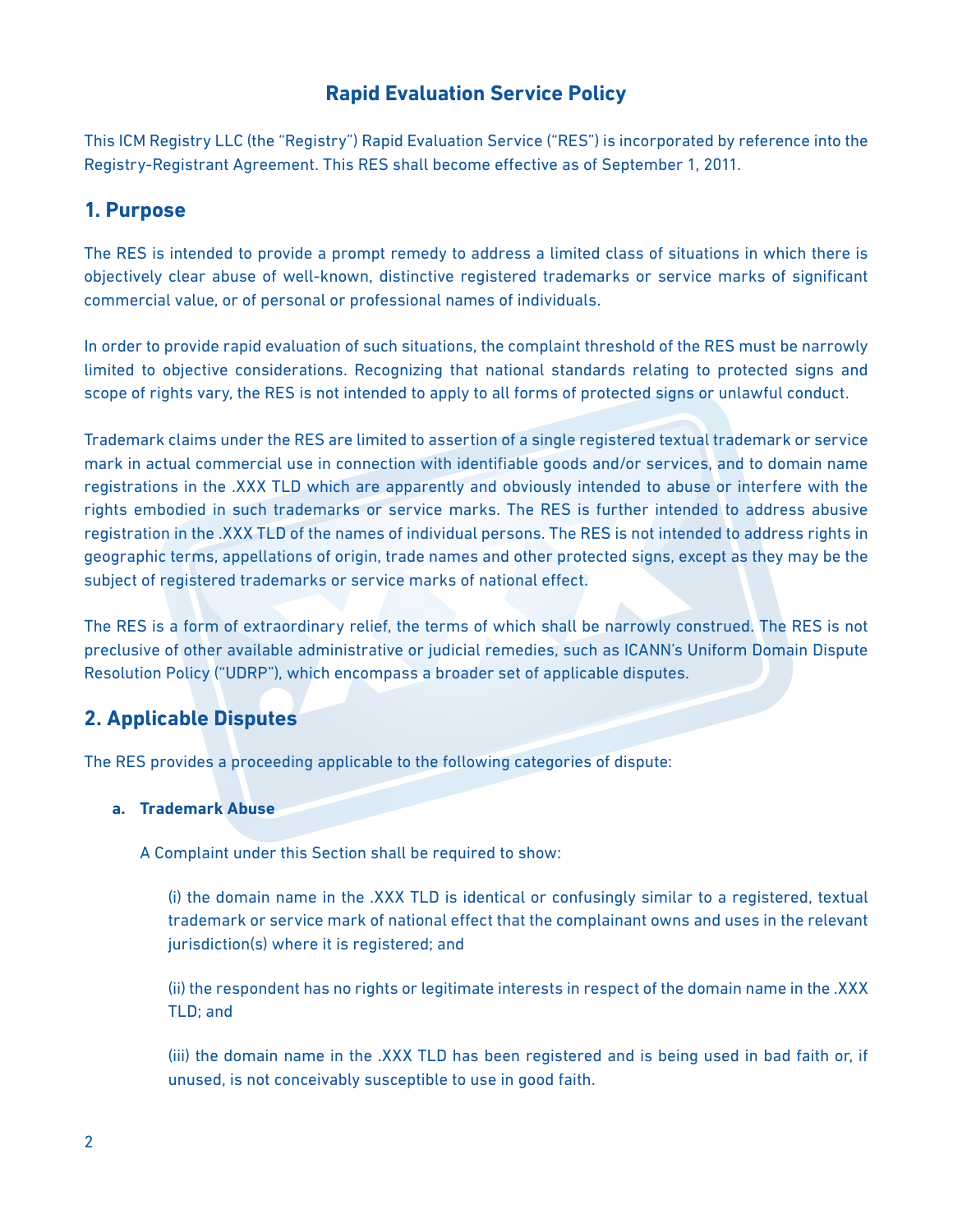#### **b. Impersonation**

A Complaint under this Section shall be required to show:

(i) that the complainant is a natural person or the authorized representative or agent of a natural person; and

(ii) that a registered domain name in the .XXX TLD substantially corresponds to the personal, professional or "stage name" of such person, or name by which such person is commonly known; and

(iii) that the domain name in the .XXX TLD has been registered with an unlawful intent or for the apparent and demonstrated purpose of harassment or embarrassment in relation to the complainant absent any conceivable fair use defense or any defense that the registration of the domain name in the .XXX TLD is coincidental, or that the domain name was otherwise legitimately registered for purposes relating to a fictional character or personal, professional or other name in bona fide use by the registrant thereof.

## **3. Evidentiary Standards For Decisions Relating To Trademark Abuse**

In finding the elements of an Applicable Dispute under Trademark Abuse (Section 2a of this RES), the following standards shall be applied.

## **a. Identical or Confusing Similarity**

Identical or confusing similarity may be found, considered with or without the .xxx TLD extension, where the mark is used by the complainant or its licensee in substantial commerce in connection with at least the identified goods or services actually offered for sale in the jurisdiction in which the mark is registered, or has been so used or licensed by the complainant or complainant's predecessor in interest within three (3) years from the date of the complaint and:

(i) the domain name in the .XXX TLD is textually identical to a textual mark; or

(ii) the domain name in the .XXX TLD is typographically or phonetically similar to the textual mark, or appears to be intentionally selected to exploit typing errors; or

(iii) the domain name in the .XXX TLD includes additional characters indicating the type of goods or services provided under the mark, or otherwise is likely to be perceived as indicating goods or services emanating from the complainant, and which do not alter the commercial impression conveyed by the mark.

## **b. Legitimate Rights And Interests**

Legitimate rights and interests shall be found where: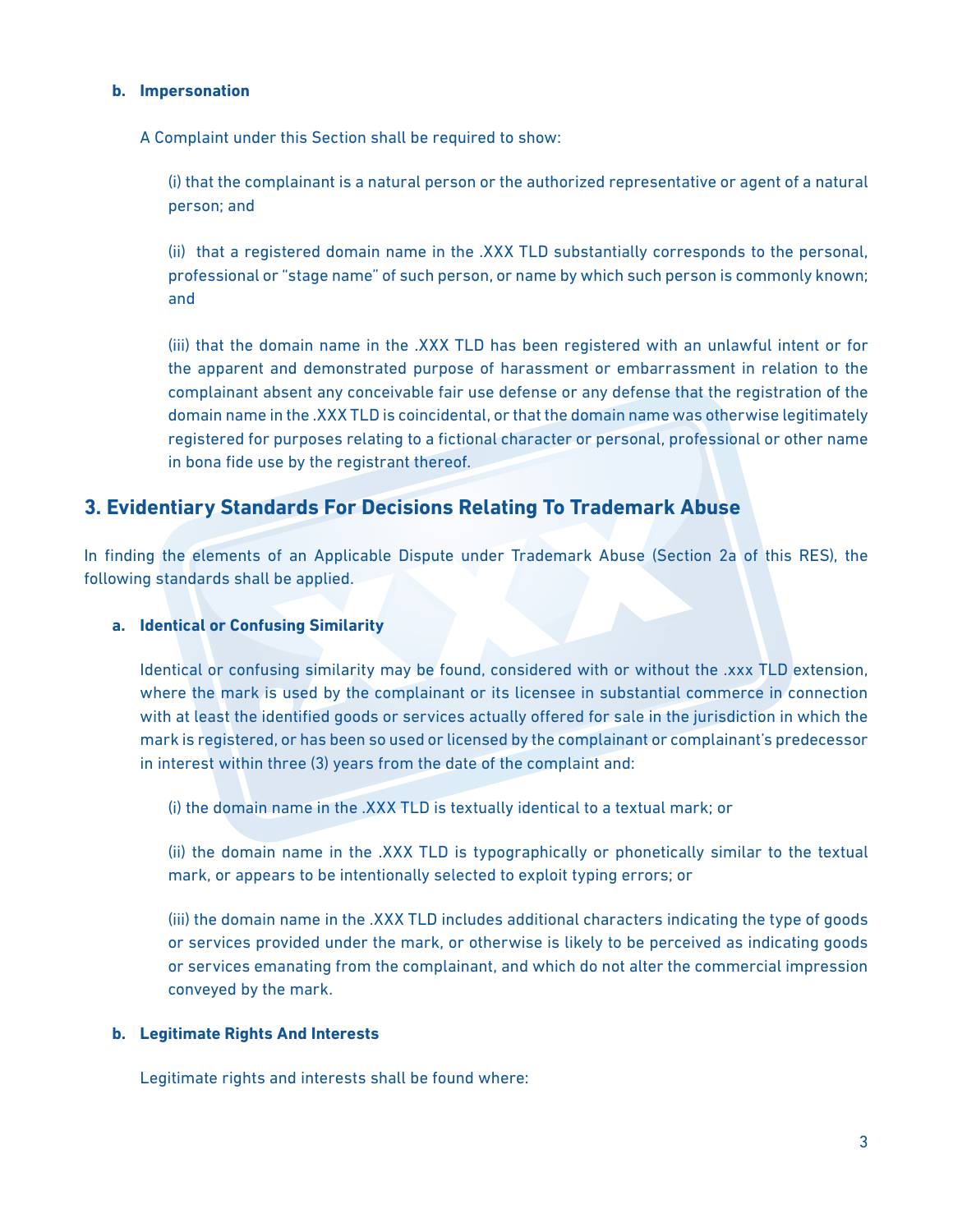(i) before any notice of a dispute, the respondent has used, or made demonstrable preparations to use, the domain name in the .XXX TLD or a name corresponding to the domain name in the .XXX TLD in connection with a bona fide offering or advertisement of goods or services; or

(ii) the respondent has been commonly known by the domain name in the .XXX TLD, even if the respondent has acquired no registered trademark or service mark rights; or

(iii) the domain name in the .XXX TLD has a primary meaning apart from its secondary meaning as a trademark or service mark associated with the complainant, and is being used in connection with its primary meaning in association with which the complainant has not acquired distinctiveness in the adult-entertainment industry.

#### **c. Registration and Use in Bad Faith**

The following circumstances shall be deemed evidence of the registration and use of a domain name in the .XXX TLD in bad faith:

(i) circumstances indicating the respondent has registered or acquired the domain name in the .XXX TLD primarily for the purpose of selling, renting, or otherwise transferring the domain name registration in the .XXX TLD to the complainant or to a competitor of the complainant, for valuable consideration in excess of documented out-of-pocket costs directly related to the domain name registration in the .XXX TLD; or

(ii) the domain name in the .XXX TLD is part of a pattern of domain registrations apparently undertaken in order to prevent the complainant from reflecting the mark(s) in a corresponding domain name in the .XXX TLD, or a part of a pattern of registration of domain names typographically similar to such mark(s); or

(iii) the domain name in the .XXX TLD has been registered primarily for the purpose of disrupting the business of the complainant; or

(iv) by using the domain name in the .XXX TLD, the respondent has intended to create a probable likelihood of confusion with the complainant's mark as to the source, sponsorship, affiliation, or endorsement of the web site by the complainant.

#### **d. Additional Considerations**

The evidentiary items noted above shall be considered in view of the following considerations where appropriate:

(i) the inherent distinctiveness, exclusivity, or scope of the mark at issue, and whether there is no conceivable good faith or legitimate use of the domain name(s) in the .XXX TLD;

(ii) the extent of presumptive effect afforded by the national registration(s) shown by the Complainant in the relevant jurisdiction(s);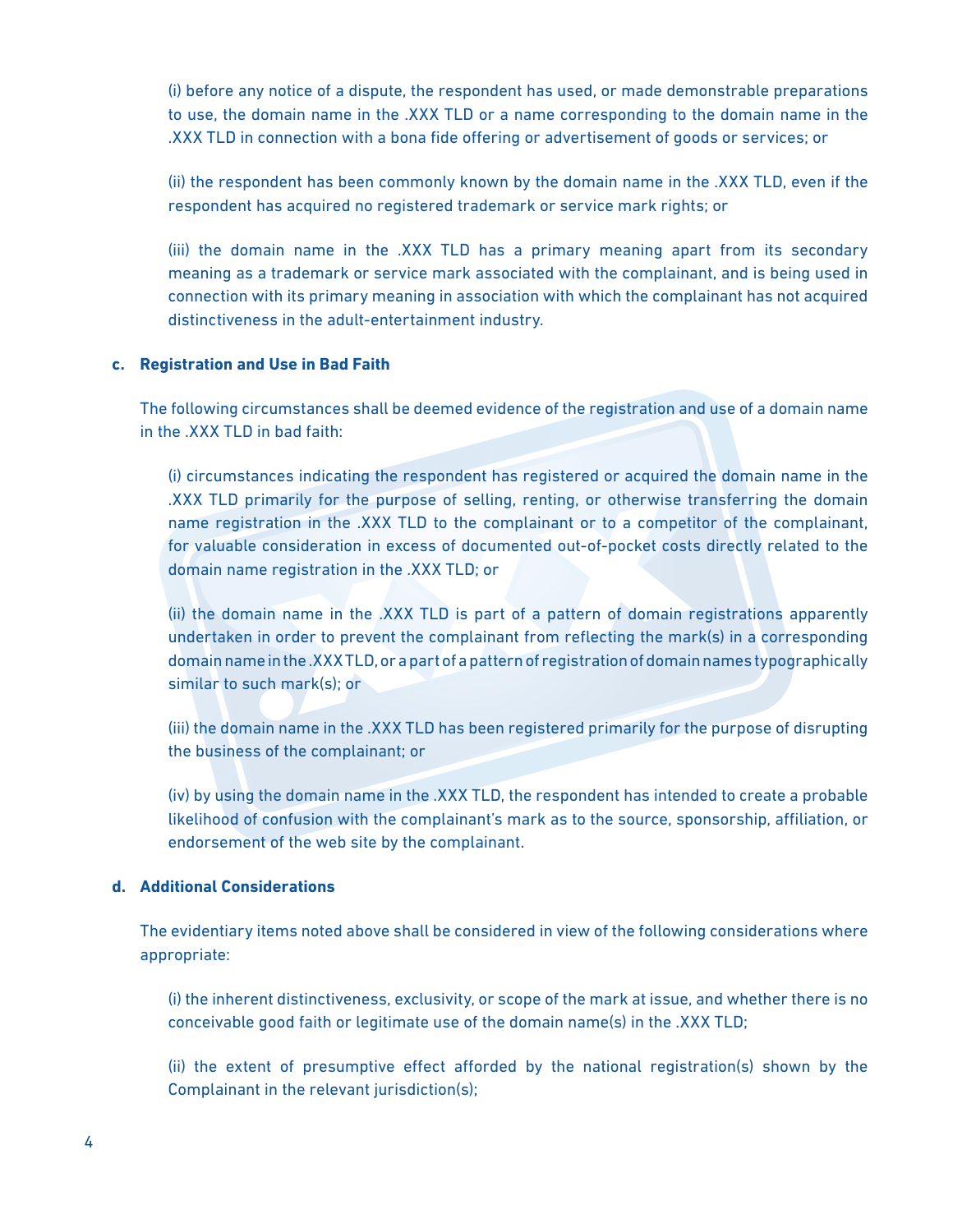(iii) the scope and extent of actual use of the mark by the complainant;

(iv) whether the domain name in the .XXX TLD consists of common word(s) used primarily in association with their primary meaning by the respondent for sale or advertising of goods or services related to such primary meaning;

(v) indications concerning the kind, quality, quantity, intended purpose, value, geographical origin, the time of production of goods or of rendering of the service, or other characteristics of goods or services offered or advertised by the respondent;

(vi) use of the mark to the extent necessary to indicate the intended purpose of a product or service, provided it is used in accordance with honest practices in industrial or commercial matters;

(vii) whether the domain name in the .XXX TLD was registered or acquired prior to the acquisition of rights in the mark by the complainant, or whether circumstances indicate the domain name in the .XXX TLD was likely registered in willful anticipation of the acquisition of such rights;

(viii) the reasonability of available time in which to develop or demonstrate plans to develop a corresponding web site for the domain name in the .XXX TLD at issue; and/or

(ix) whether the complainant offers its goods or services under the same or similar domain name in another TLD, and the respondent's use of the domain name in the .XXX TLD manifests a clear predatory intent with respect to the same or similar goods or services.

## **4. Remedies**

The sole remedy available to a complainant for a proceeding under this RES shall be cancellation of the registration and re-assignment of the name servers to the Registry and re-direction to a registry-designated web page signifying such de-activation.

## **5. Procedure**

## **a. Dispute Resolution Provider / Selection of Procedure**

A Complaint under this RES shall be submitted to the National Arbitration Forum ("Provider") by submitting the complaint directly to that Provider. The Provider will administer the proceeding and select a qualified and eligible Evaluator ("Evaluator"). The Provider shall establish Rules, subject to the approval of the Registry, setting forth a fees schedule and other technical and process requirements for a dispute under this RES ("Rules"). The proceedings under this RES will be conducted according to this RES and the applicable Rules of the Provider.

## **b. Registry's or Registrar's Involvement**

In proceedings not initiated by the Registry or registrar, neither the Registry nor the registrar will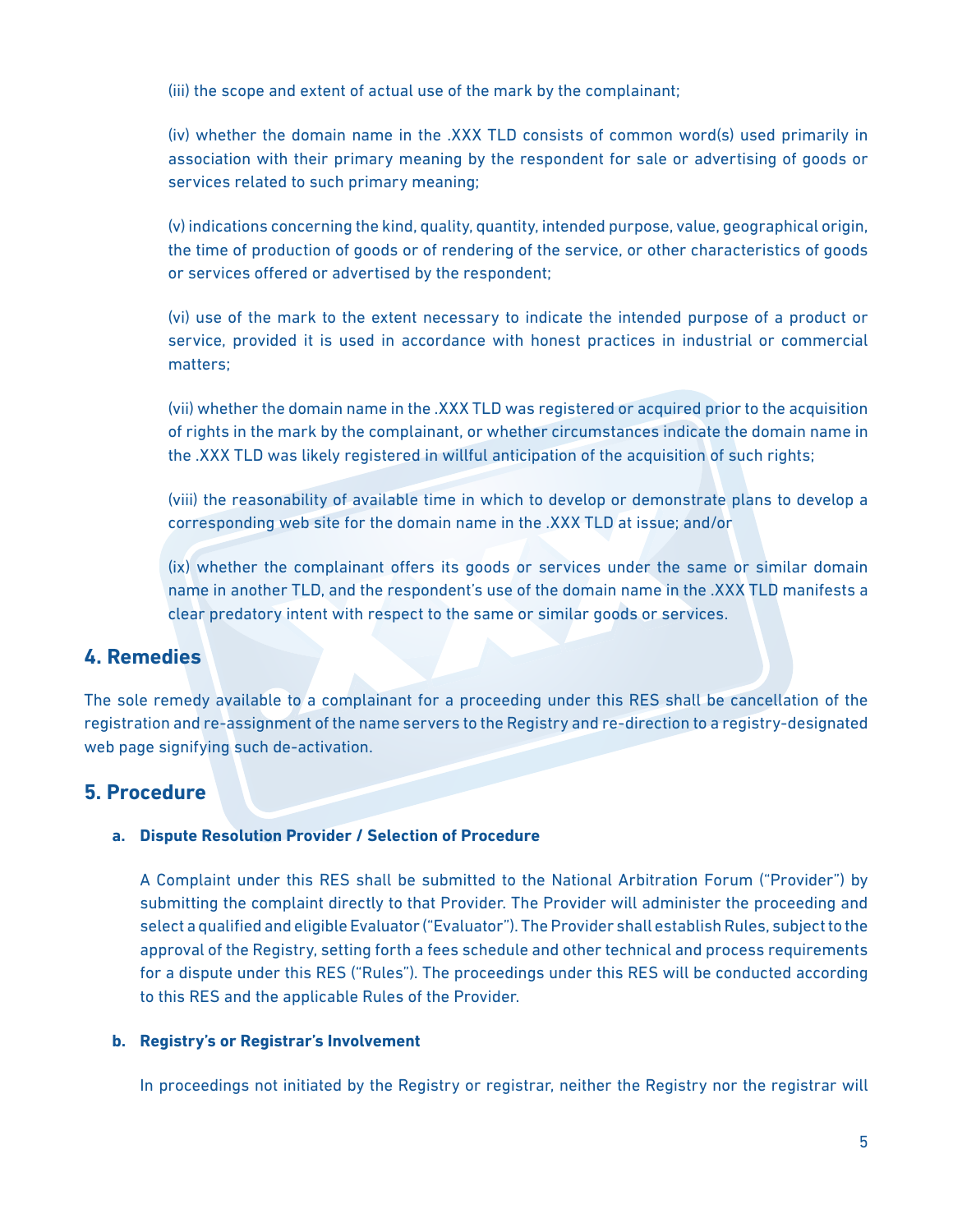participate in the administration or conduct of any proceeding before an Evaluator. In any event, neither the Registry nor the registrar is or will be liable as a result of any decisions rendered by the Evaluator.

Any domain names in the .XXX TLD involved in a RES proceeding will be locked against transfer to another domain name holder or another registrar during the course of a proceeding. The contact details of the holder of a registered domain name will be provided to the Provider by the registrar's publicly available Whois database record for the relevant registrant. The Registry and the applicable registrar will comply with any Evaluator's decision and make all appropriate changes to the status of the domain name registration(s) in their Whois databases.

## **c. Notification to the Parties**

The registrant of a registered domain name in the .XXX TLD shall be promptly notified by the Provider of the commencement of a dispute under this RES. The Provider shall promptly notify all named parties in the dispute, as well as the registrar and the Registry of any decision made by an Evaluator.

## **d. Decisions**

(i) Preliminary Decision - All complaints under this RES will be subject to a preliminary evaluation under which an Evaluator may decide to suspend the operation of the domain name in the .XXX TLD pending a Final Decision. This preliminary evaluation will occur within two (2) business days, pursuant to the Rules.

(ii) Final Decision – At the conclusion of a proceeding under this RES, the Evaluator will issue a Final Decision in which:

(1) the Evaluator may state the basis on which the decision is issued in summary format and may include such commentary or guidance as the Evaluator deems appropriate;

(2) the decision shall state whether a registered name in the .XXX TLD is to be cancelled or maintain the status quo; and

(3) no information regarding decisions made under this RES will be publicly published by the Registry, the Provider or the Evaluator; only aggregate statistical information about the RES process itself, including decision percentages, may be published by the Registry and/or the Provider.

## **e. Representations and Warranties**

Parties to a dispute under this RES shall warrant that all factual allegations made in the course thereof are true and correct to the best of their knowledge, shall remain subject to all representations and warranties made in the course of registration of a disputed domain name in the .XXX TLD.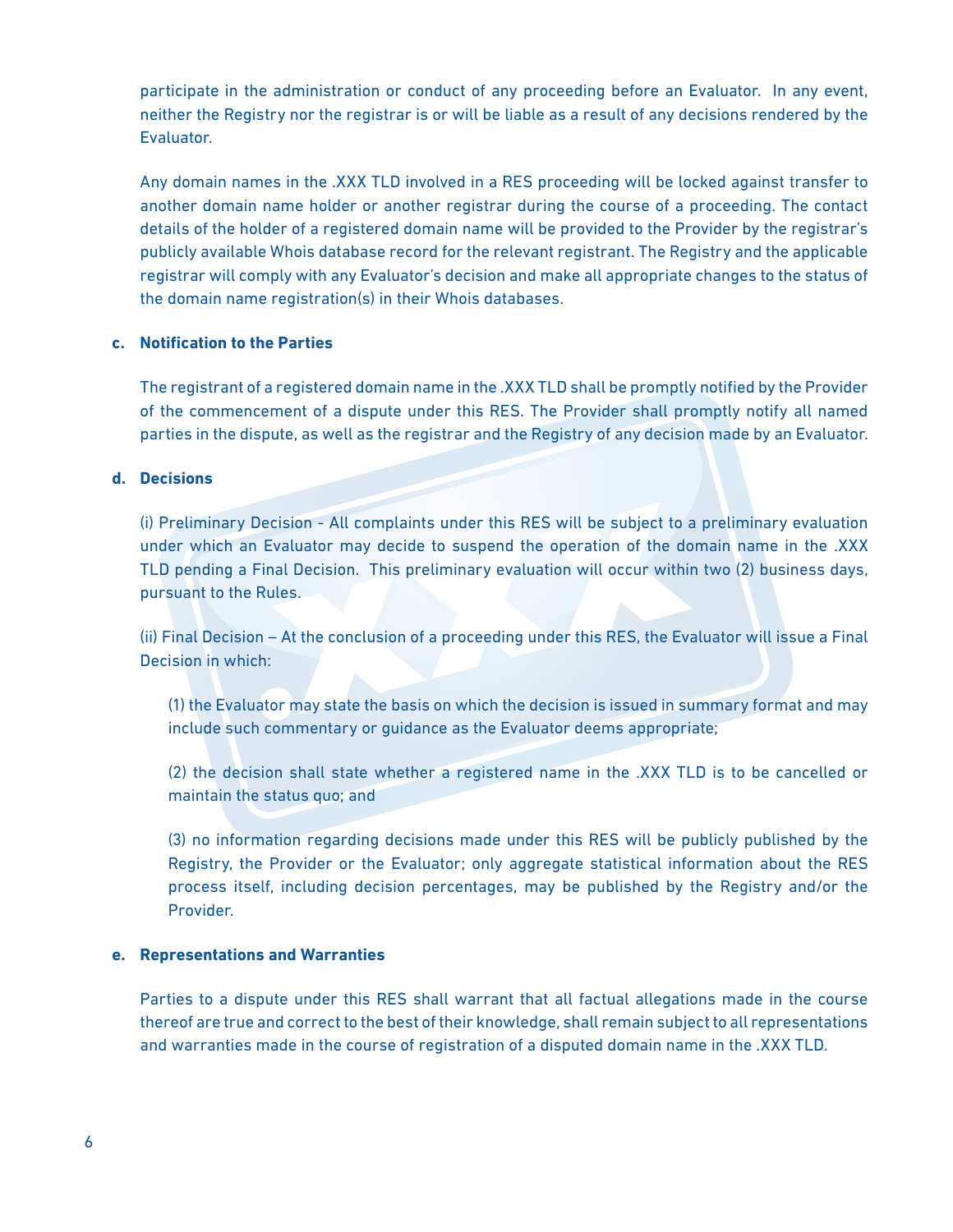## **6. Maintaining the Status Quo**

During a proceeding under the RES, the domain name in the .XXX TLD shall be locked against transfers between registrants and/or registrars. In the event the domain name(s) in the .XXX TLD is due to expire during a proceeding, the name shall proceed to reserved status if it is not renewed by the registrant; the RES proceeding, in that case, shall be terminated.

## **7. Indemnification / Hold Harmless**

The parties shall hold the registrar, the Registry, the Provider, and the Evaluator harmless from any claim arising from operation of the RES. Neither party may name the registrar, the Registry, the Provider, or the Evaluator as a party or otherwise include the registrar, the Registry, the Provider, or the Evaluator in any judicial proceeding relating to the dispute or the administration of the RES policy.

The parties shall indemnify, defend and hold harmless the registrar, the Registry, the Provider, the Evaluator and their respective employees, contractors, agents and service providers from any claim arising from the conduct or result of a proceeding under this RES.

Neither the registrar, the Registry, Provider, the Evaluator and their respective employees, contractors, agents and service providers shall be liable to a party for any act or omission in connection with any administrative proceeding under this RES or the corresponding Rules.

The complainant shall be directly and solely liable to the registrant in the event the complaint is granted in circumstances where the registrant is lawfully entitled to registration and use of the domain name(s) in the .XXX TLD.

# **8. Relation To Other Dispute Resolution Policies**

This RES is in addition to and complementary with the Uniform Domain Name Dispute Resolution Policy ("UDRP") and the conditions herein may constitute lack of legitimate interests and/or bad faith as appropriate under the UDRP in relation to domain name in the .XXX TLD. Remedies ordered under this RES and/or the UDRP shall be subject to the Sponsored Community eligibility criteria requirements and the general registration requirements and of domain names in the .XXX TLD.

# **9. Effect of Other Proceedings**

The mandatory administrative proceeding under the RES shall not prevent either party from submitting a dispute concerning the domain name(s) in the .XXX TLD to concurrent administrative proceedings or to a court of competent jurisdiction for independent resolution during a pending RES administrative proceeding or after such proceeding is concluded.

Upon notice of such other proceeding, the RES proceeding will be suspended or terminated (in the sole